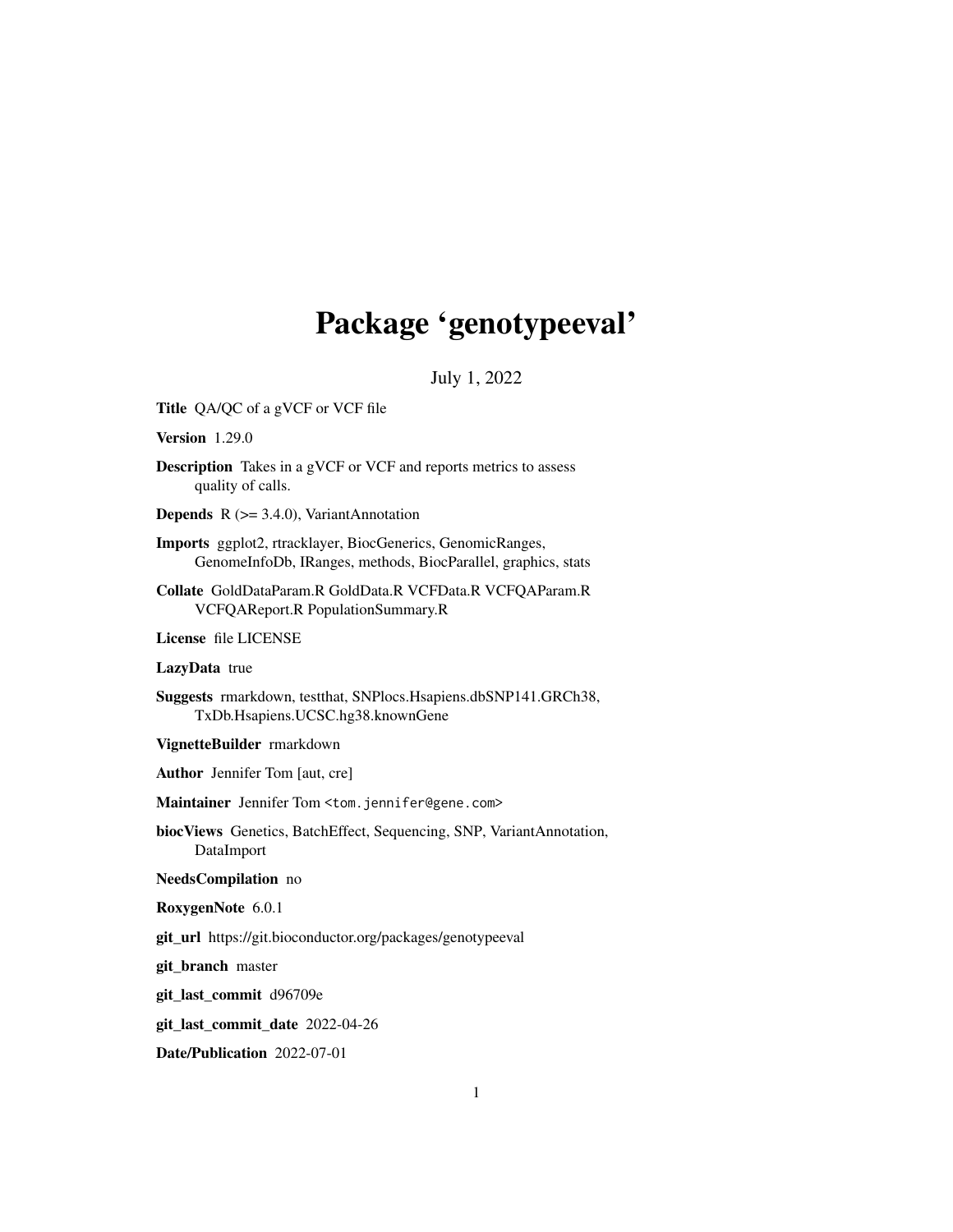# <span id="page-1-0"></span>R topics documented:

|       | $\overline{4}$ |
|-------|----------------|
|       | $\overline{4}$ |
|       | -5             |
|       | 6              |
|       | 6              |
|       |                |
|       | -7             |
|       |                |
|       |                |
|       |                |
|       |                |
|       |                |
|       |                |
|       |                |
|       |                |
|       |                |
|       |                |
| Index | 18             |
|       |                |

| didSamplePass | Getter for VCFE valuate class to check if Sample Passed. Using thresh- |
|---------------|------------------------------------------------------------------------|
|               | olds from VCFQAParam object return a list. First return whether each   |
|               | test was passed (TRUE) or failed (FALSE). Then return an overall pass  |
|               | $(TRUE)$ or fail (FALSE).                                              |

# Description

Getter for VCFEvaluate class to check if Sample Passed. Using thresholds from VCFQAParam object return a list. First return whether each test was passed (TRUE) or failed (FALSE). Then return an overall pass (TRUE) or fail (FALSE).

# Usage

```
didSamplePass(Object)
```
# Arguments

Object an object of type VCFQAReport

# Value

Vector of True and False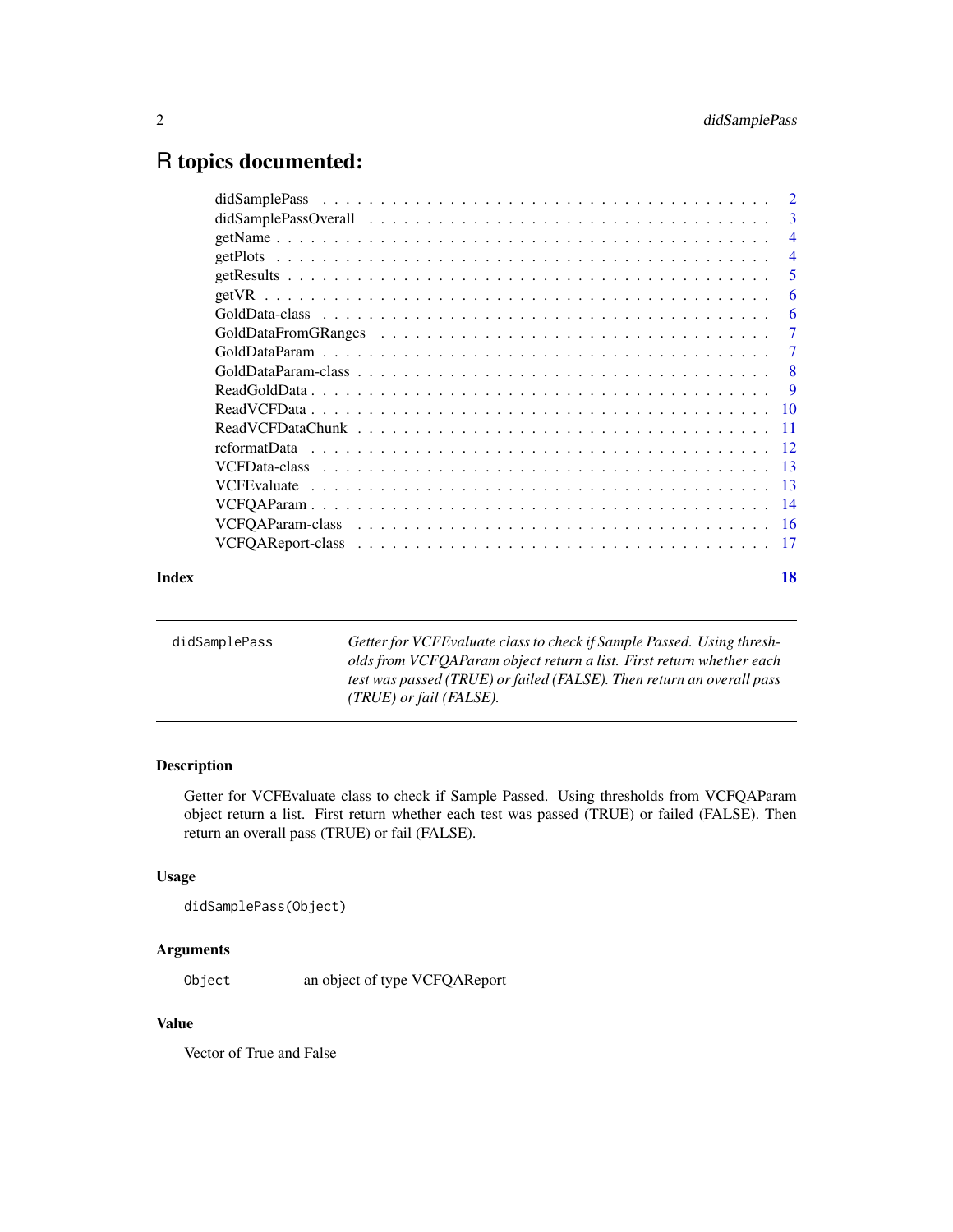# <span id="page-2-0"></span>didSamplePassOverall 3

# Examples

```
vcffn <- system.file("ext-data", "chr22.GRCh38.vcf.gz", package="genotypeeval")
mydir <- paste(dirname(vcffn), "/", sep="")
myfile <-basename(vcffn)
svp <- ScanVcfParam(which=GRanges("22", IRanges(0,200e5)), geno="GT")
vcfparams <- VCFQAParam(count.limits=c(3014580000, Inf), readdepth.target = 30)
vcf <- ReadVCFData(mydir, myfile, "GRCh38")
ev <- VCFEvaluate(vcf, vcfparams)
didSamplePass(ev)
```

| didSamplePassOverall | Getter for VCFE valuate class to check if Sample Passed. Using thresh- |
|----------------------|------------------------------------------------------------------------|
|                      | olds from VCFOAParam object return a list. First return whether each   |
|                      | test was passed (TRUE) or failed (FALSE). Then return an overall pass  |
|                      | $(TRUE)$ or fail (FALSE).                                              |

# Description

Getter for VCFEvaluate class to check if Sample Passed. Using thresholds from VCFQAParam object return a list. First return whether each test was passed (TRUE) or failed (FALSE). Then return an overall pass (TRUE) or fail (FALSE).

#### Usage

```
didSamplePassOverall(Object)
```
# Arguments

Object an object of type VCFQAReport

# Value

True or False if sample passed all thresholds

```
vcffn <- system.file("ext-data", "chr22.GRCh38.vcf.gz", package="genotypeeval")
mydir <- paste(dirname(vcffn), "/", sep="")
myfile <-basename(vcffn)
svp <- ScanVcfParam(which=GRanges("22", IRanges(0,200e5)), geno="GT")
vcfparams <- VCFQAParam(count.limits=c(3014580000, Inf), readdepth.target = 30)
vcf <- ReadVCFData(mydir, myfile, "GRCh38")
ev <- VCFEvaluate(vcf, vcfparams)
didSamplePassOverall(ev)
```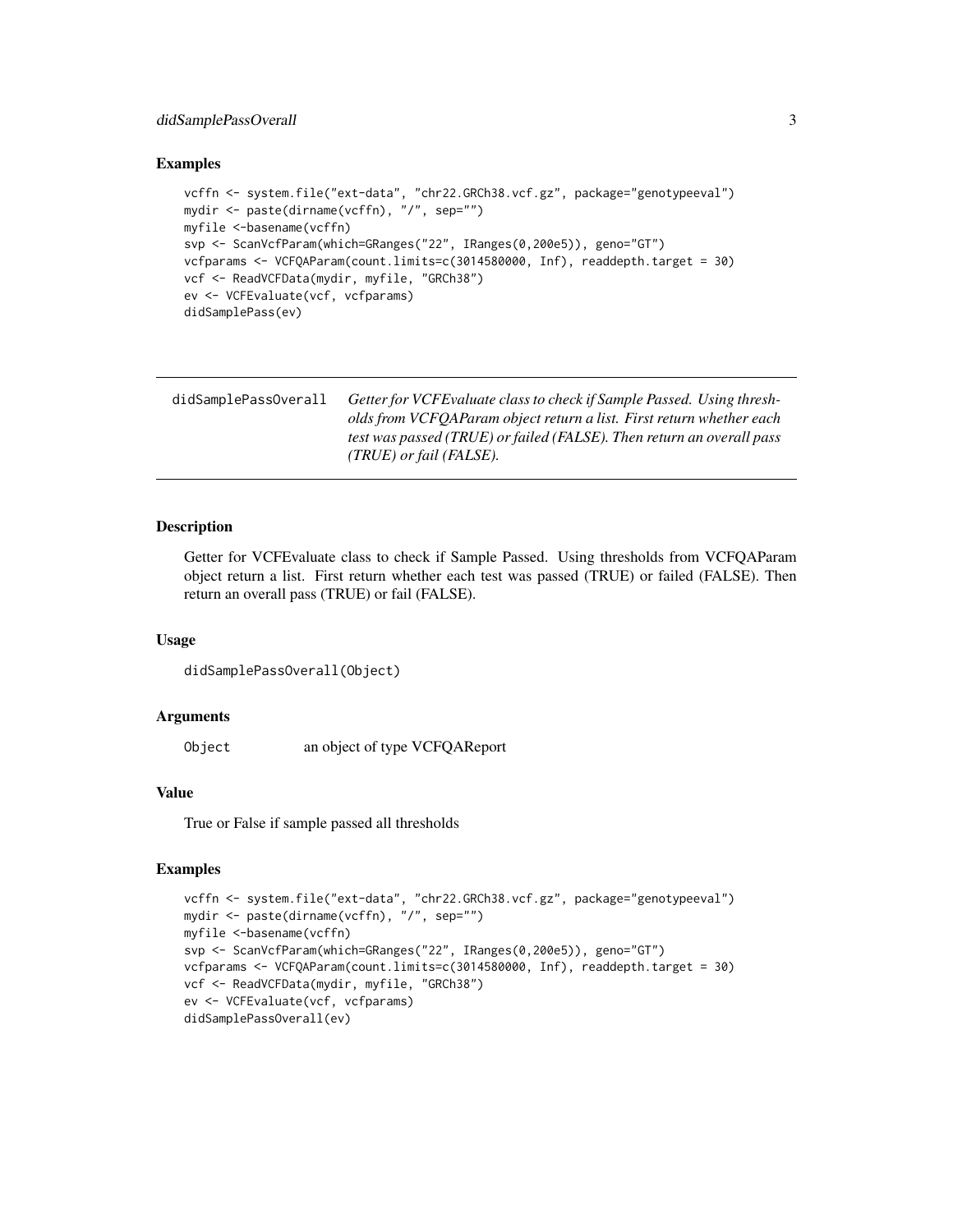<span id="page-3-0"></span>

# **Description**

Getter for VCFQAReport class to return filename slot

# Usage

```
getName(Object)
```
#### **Arguments**

Object Object of class VCFQAReport

# Value

Name of file

# Examples

```
vcffn <- system.file("ext-data", "chr22.GRCh38.vcf.gz", package="genotypeeval")
mydir <- paste(dirname(vcffn), "/", sep="")
myfile <-basename(vcffn)
svp <- ScanVcfParam(which=GRanges("22", IRanges(0,200e5)), geno="GT")
vcfparams <- VCFQAParam(count.limits=c(3014580000, Inf), readdepth.target = 30)
vcf <- ReadVCFData(mydir, myfile, "GRCh38")
ev <- VCFEvaluate(vcf, vcfparams)
getName(ev)
```
getPlots *Getter for VCFQAReport class to return plots slot.*

# Description

Getter for VCFQAReport class to return plots slot.

# Usage

getPlots(Object)

#### Arguments

Object Object of Class VCFQAReport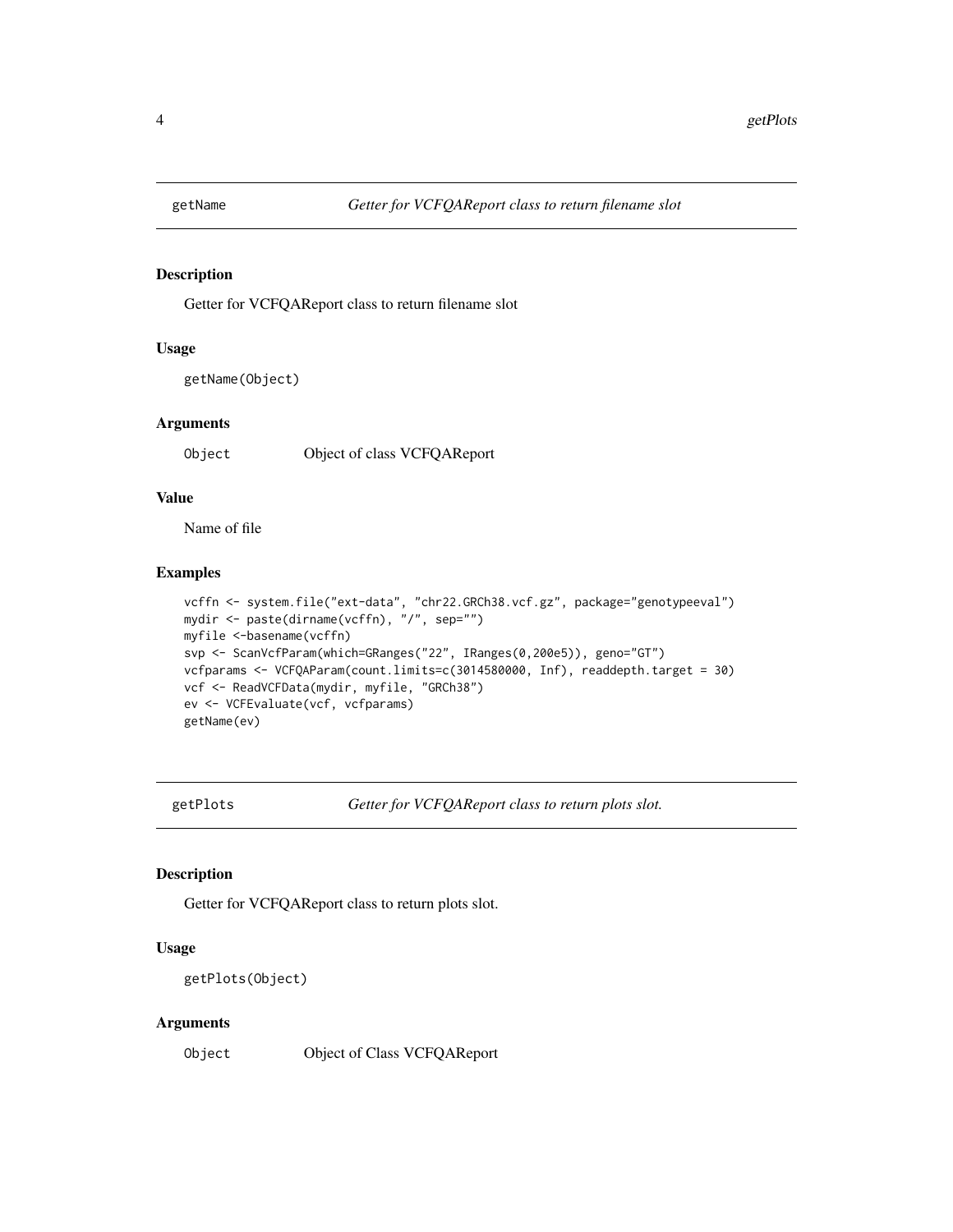#### <span id="page-4-0"></span>getResults 5

# Value

List of named ggplots

#### Examples

```
vcffn <- system.file("ext-data", "chr22.GRCh38.vcf.gz", package="genotypeeval")
mydir <- paste(dirname(vcffn), "/", sep="")
myfile <-basename(vcffn)
svp <- ScanVcfParam(which=GRanges("22", IRanges(0,200e5)), geno="GT")
vcfparams <- VCFQAParam(count.limits=c(3014580000, Inf), readdepth.target = 30)
vcf <- ReadVCFData(mydir, myfile, "GRCh38")
ev <- VCFEvaluate(vcf, vcfparams)
getPlots(ev)
```

| getResults | Getter for VCFQAReport class to return results. Return a list showing |
|------------|-----------------------------------------------------------------------|
|            | values that the sample was evaluated on.                              |

# Description

Getter for VCFQAReport class to return results. Return a list showing values that the sample was evaluated on.

# Usage

getResults(Object)

# Arguments

Object an object of type VCFQAReport

# Value

numeric vector of results

```
vcffn <- system.file("ext-data", "chr22.GRCh38.vcf.gz", package="genotypeeval")
mydir <- paste(dirname(vcffn), "/", sep="")
myfile <-basename(vcffn)
svp <- ScanVcfParam(which=GRanges("22", IRanges(0,200e5)), geno="GT")
vcfparams <- VCFQAParam(count.limits=c(3014580000, Inf), readdepth.target = 30)
vcf <- ReadVCFData(mydir, myfile, "GRCh38")
ev <- VCFEvaluate(vcf, vcfparams)
getResults(ev)
```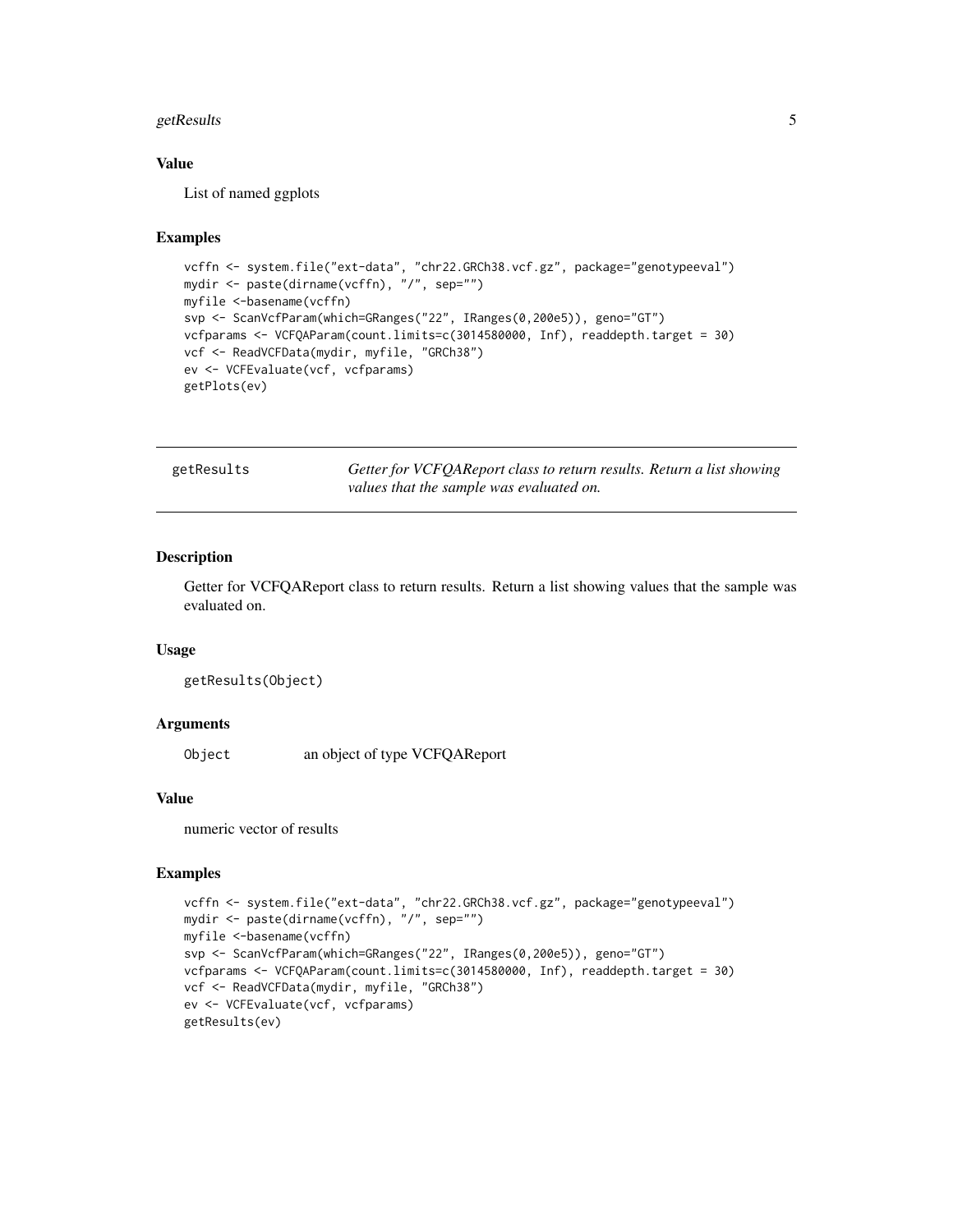<span id="page-5-0"></span>

# Description

getVr is a Getter. Returns vr slot.

#### Usage

getVR(x)

# Arguments

x VCFData object

# Value

VRanges

# Examples

```
vcffn <- system.file("ext-data", "chr22.GRCh38.vcf.gz", package="genotypeeval")
mydir <- paste(dirname(vcffn), "/", sep="")
myfile <-basename(vcffn)
svp <- ScanVcfParam(which=GRanges("22", IRanges(0,1e5)), geno="GT")
vcf <- ReadVCFData(mydir, myfile, "GRCh38")
getVR(vcf)
```

| GoldData-class | Declare class Gold to store information from Gold" (1000 Genomes |
|----------------|------------------------------------------------------------------|
|                | for example) along with the GoldDataParam                        |

# Description

Declare class Gold to store information from Gold" (1000 Genomes for example) along with the GoldDataParam

# Arguments

| genome     | Genome build, GRCh37 or GRCh38                       |
|------------|------------------------------------------------------|
| track      | Where the gold data is stored                        |
| goldparams | The Param file with the limits to be applied         |
| track.rare | Stores the Gold data with $MAF < 0.01$ if MAF exists |

# Value

Object of class GoldData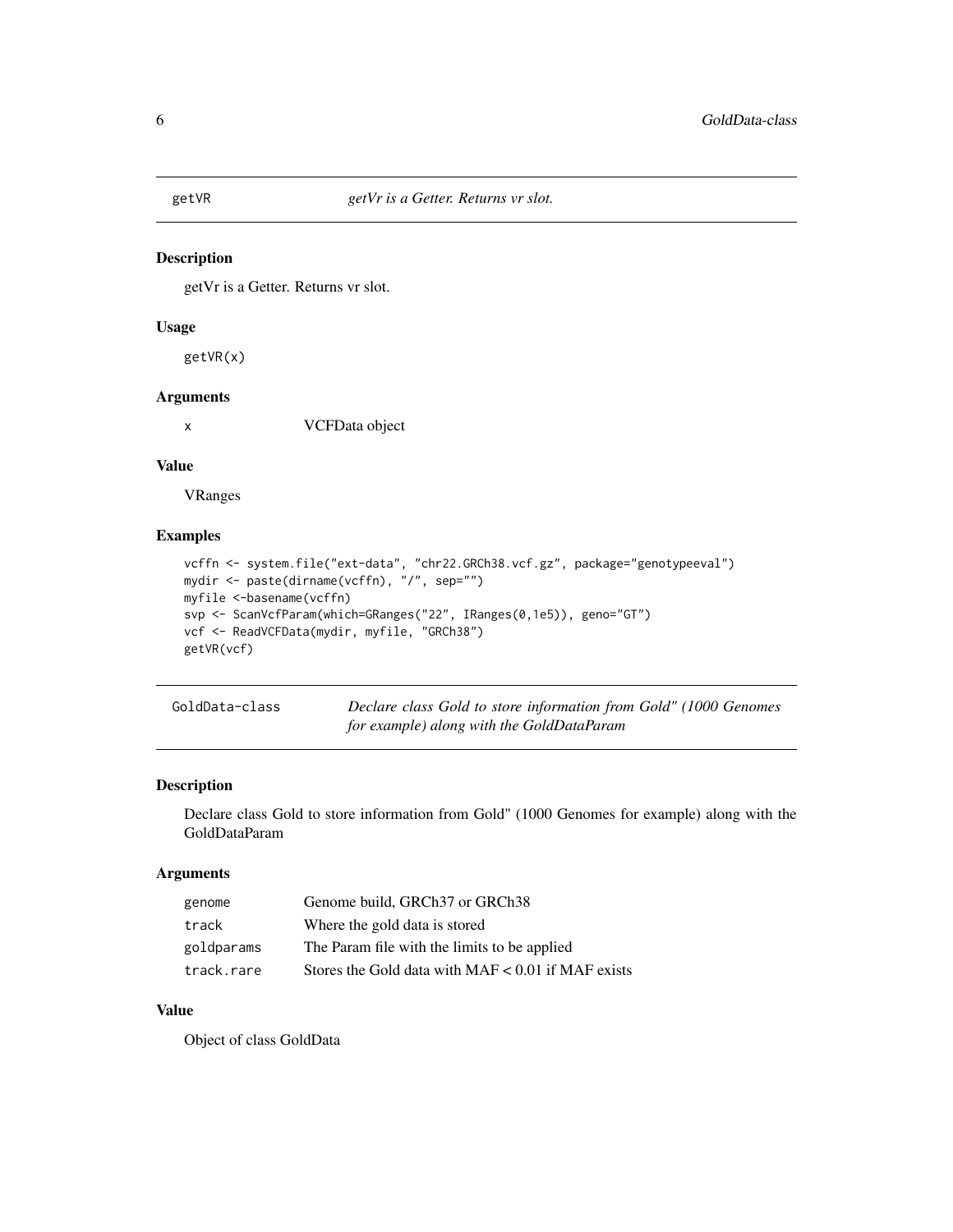<span id="page-6-0"></span>GoldDataFromGRanges *User Constructor for class. Used to associate the gold params object with the gold granges and to check if MAF is present.*

# Description

User Constructor for class. Used to associate the gold params object with the gold granges and to check if MAF is present.

### Usage

GoldDataFromGRanges(genome, gold.granges, goldparams)

# Arguments

| genome       | Genome build, GRCh37 or GRCh38                         |
|--------------|--------------------------------------------------------|
| gold.granges | Gold file as GRanges                                   |
| goldparams   | GoldDataParam object setting thresholds for evaluation |

# Value

Object of class GoldData

# Examples

```
gparam <- GoldDataParam(percent.confirmed=0.792, percent.het.rare = 0.93)
gr <- GRanges(seqnames="22", IRanges(1e7,5e7))
gold <- GoldDataFromGRanges("GRCh38", gr, gparam)
```
GoldDataParam *User Constructor for class*

#### Description

User Constructor for class

# Usage

```
GoldDataParam(titv.coding.confirmed.l = 0, titv.coding.confirmed.u = 5,
  titv.noncoding.confirmed.l = 0, titv.noncoding.confirmed.u = 5,
  titv.coding.unconfirmed.l = 0, titv.coding.unconfirmed.u = 5,
  titv.noncoding.unconfirmed.l = 0, titv.noncoding.unconfirmed.u = 5,
  percent.confirmed.limits = 0, percent.het.rare.limits = 0)
```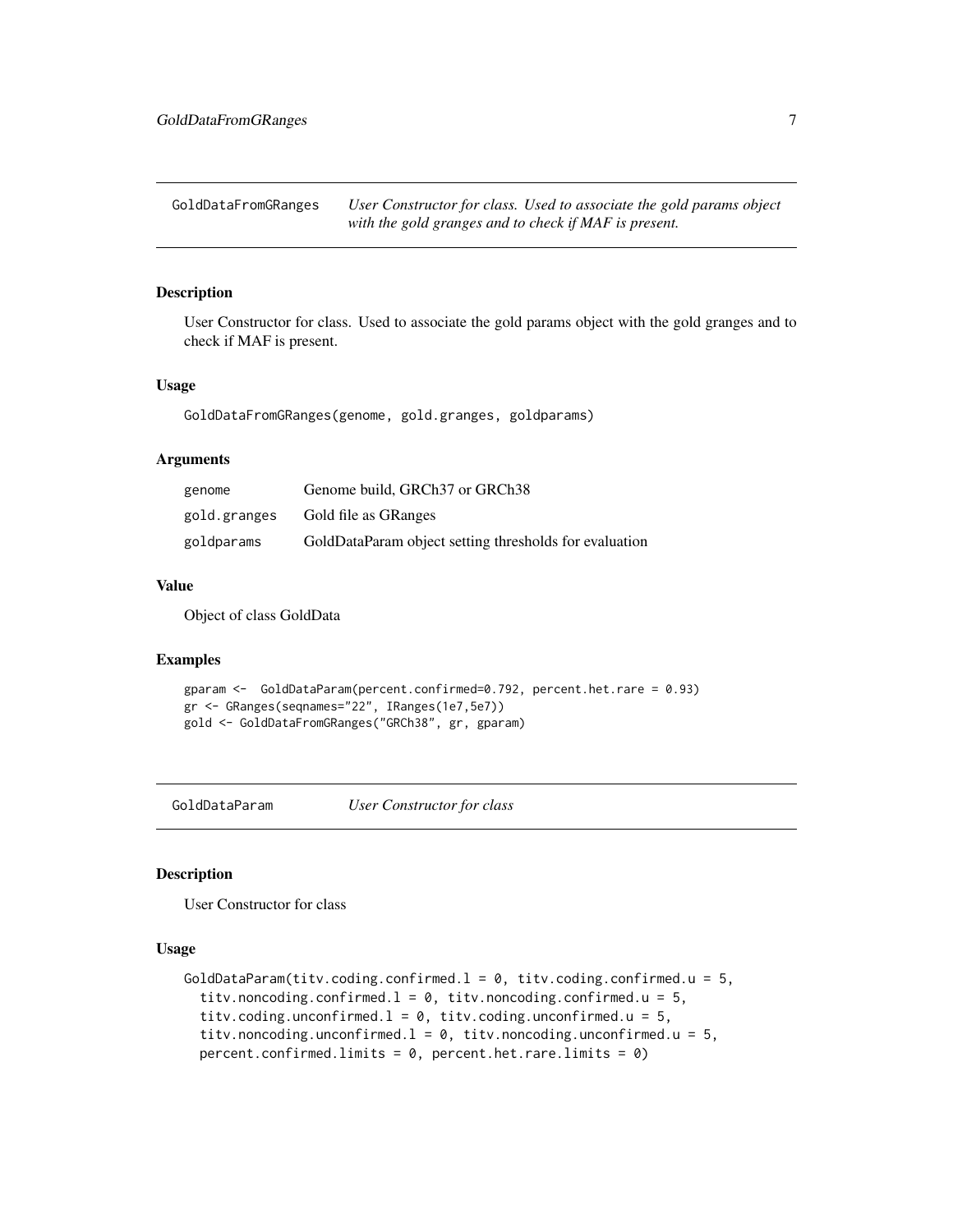# Arguments

|                           | titv.coding.confirmed.l                                                                                |  |  |
|---------------------------|--------------------------------------------------------------------------------------------------------|--|--|
|                           | Lower limit of transition transversion ratio in coding confirmed                                       |  |  |
|                           | titv.coding.confirmed.u                                                                                |  |  |
|                           | upper limit of transition transverion ratio coding confirmed                                           |  |  |
|                           | titv.noncoding.confirmed.l                                                                             |  |  |
|                           | Lower limit of transition transversion ratio in noncoding confirmed                                    |  |  |
|                           | titv.noncoding.confirmed.u                                                                             |  |  |
|                           | upper limit of transition transverion ratio noncoding confirmed                                        |  |  |
|                           | titv.coding.unconfirmed.l                                                                              |  |  |
|                           | Lower limit of transition transversion ratio in coding unconfirmed                                     |  |  |
| titv.coding.unconfirmed.u |                                                                                                        |  |  |
|                           | upper limit of transition transverion ratio coding unconfirmed                                         |  |  |
|                           | titv.noncoding.unconfirmed.l                                                                           |  |  |
|                           | Lower limit of transition transversion ratio in noncoding unconfirmed                                  |  |  |
|                           | titv.noncoding.unconfirmed.u                                                                           |  |  |
|                           | upper limit of transition transverion ratio noncoding unconfirmed                                      |  |  |
| percent.confirmed.limits  |                                                                                                        |  |  |
|                           | lower limit, upper limit, percent confirmed in Gold comparator                                         |  |  |
|                           | percent.het.rare.limits                                                                                |  |  |
|                           | lower limit, upper limit, (Percent Het in Rare, MAF < 0.01 in Gold) / Total<br>number of Heterozygotes |  |  |
|                           |                                                                                                        |  |  |

# Value

Object of type GoldDataParam

# Examples

gparam <- GoldDataParam(percent.confirmed=0.792, percent.het.rare = 0.93)

| GoldDataParam-class | Declare class GoldDataParam which will store thresholds to apply to<br>VCFE valuate object. This is intended for use in batch mode when a<br>large number of vcf files needs to be screened and individual vcf files<br>that fail flagged. All limits follow the format lower limit than upper<br>limit |
|---------------------|---------------------------------------------------------------------------------------------------------------------------------------------------------------------------------------------------------------------------------------------------------------------------------------------------------|
|                     |                                                                                                                                                                                                                                                                                                         |

# Description

Declare class GoldDataParam which will store thresholds to apply to VCFEvaluate object. This is intended for use in batch mode when a large number of vcf files needs to be screened and individual vcf files that fail flagged. All limits follow the format lower limit than upper limit

<span id="page-7-0"></span>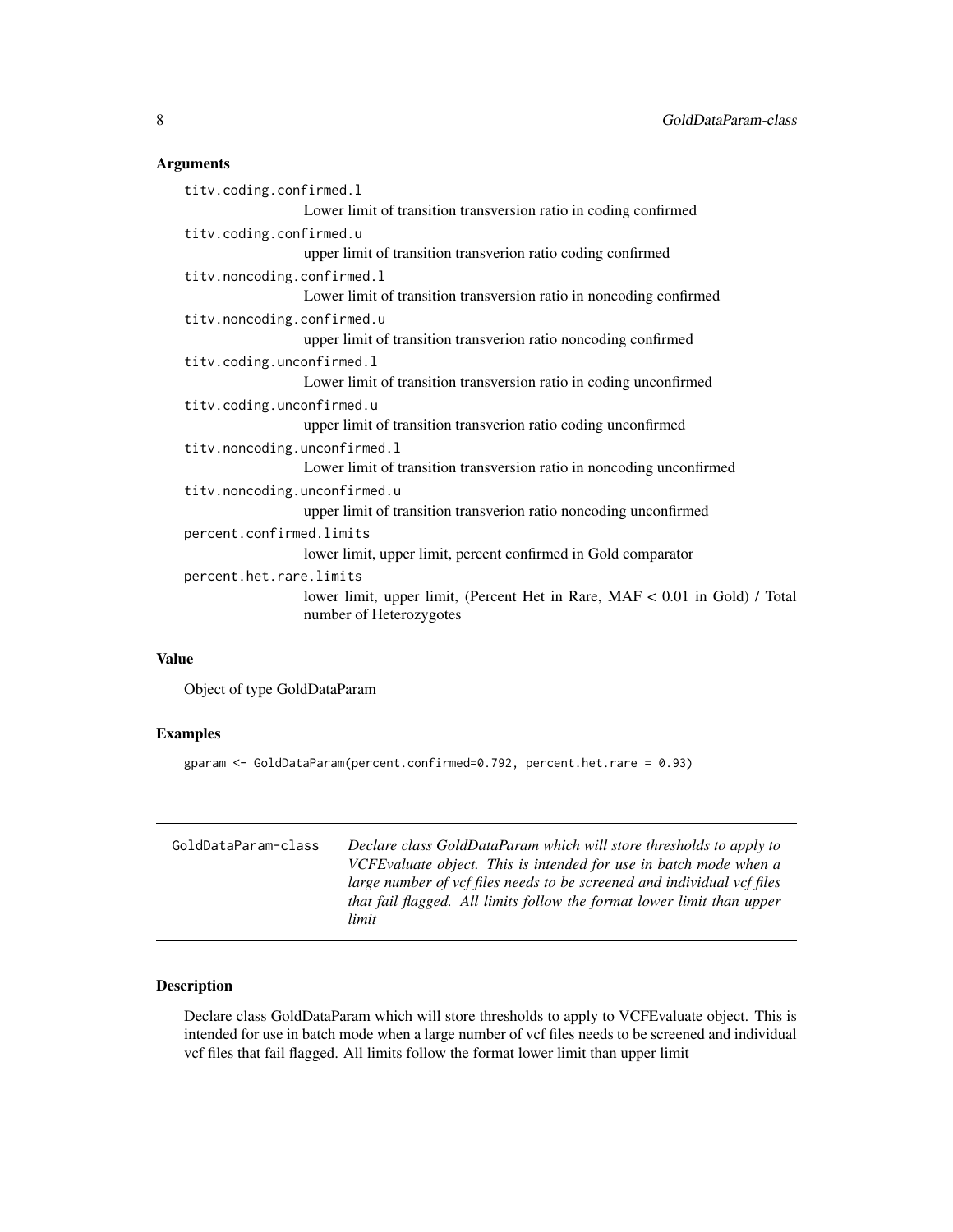# <span id="page-8-0"></span>ReadGoldData 9

# Arguments

| tity.confirmed.limits    |                                                                                                                                                |  |
|--------------------------|------------------------------------------------------------------------------------------------------------------------------------------------|--|
|                          | lower limit coding, upper limit coding, lower limit noncoding, upper limit non-<br>coding, Transition transversion ratios for confirmed snps   |  |
| tity.unconfirmed.limits  |                                                                                                                                                |  |
|                          | lower limit coding, upper limit coding, lower limit noncoding, upper limit non-<br>coding, Transition transversion ratios for unconfirmed snps |  |
| percent.confirmed.limits |                                                                                                                                                |  |
|                          | lower limit, upper limit, percent confirmed in Gold comparator                                                                                 |  |
| percent.het.rare.limits  |                                                                                                                                                |  |
|                          | lower limit, upper limit, (Percent Het in Rare, MAF < 0.01 in Gold) / Total<br>number of Heterozygotes                                         |  |

# Value

Object of type GoldDataParam

ReadGoldData *User Constructor for class*

# Description

User Constructor for class

# Usage

ReadGoldData(genome, vcffilename, goldparams)

# Arguments

| genome      | Genome build, GRCh37 or GRCh38                         |
|-------------|--------------------------------------------------------|
| vcffilename | path and filename of vcf file                          |
| goldparams  | GoldDataParam object setting thresholds for evaluation |

# Value

Object of class GoldData

```
gparam <- GoldDataParam(percent.confirmed=0.792, percent.het.rare = 0.93)
g1000fn <- system.file("ext-data", "example_gold_file.vcf", package="genotypeeval")
g1000 <- ReadGoldData("GRCh38", g1000fn, gparam)
```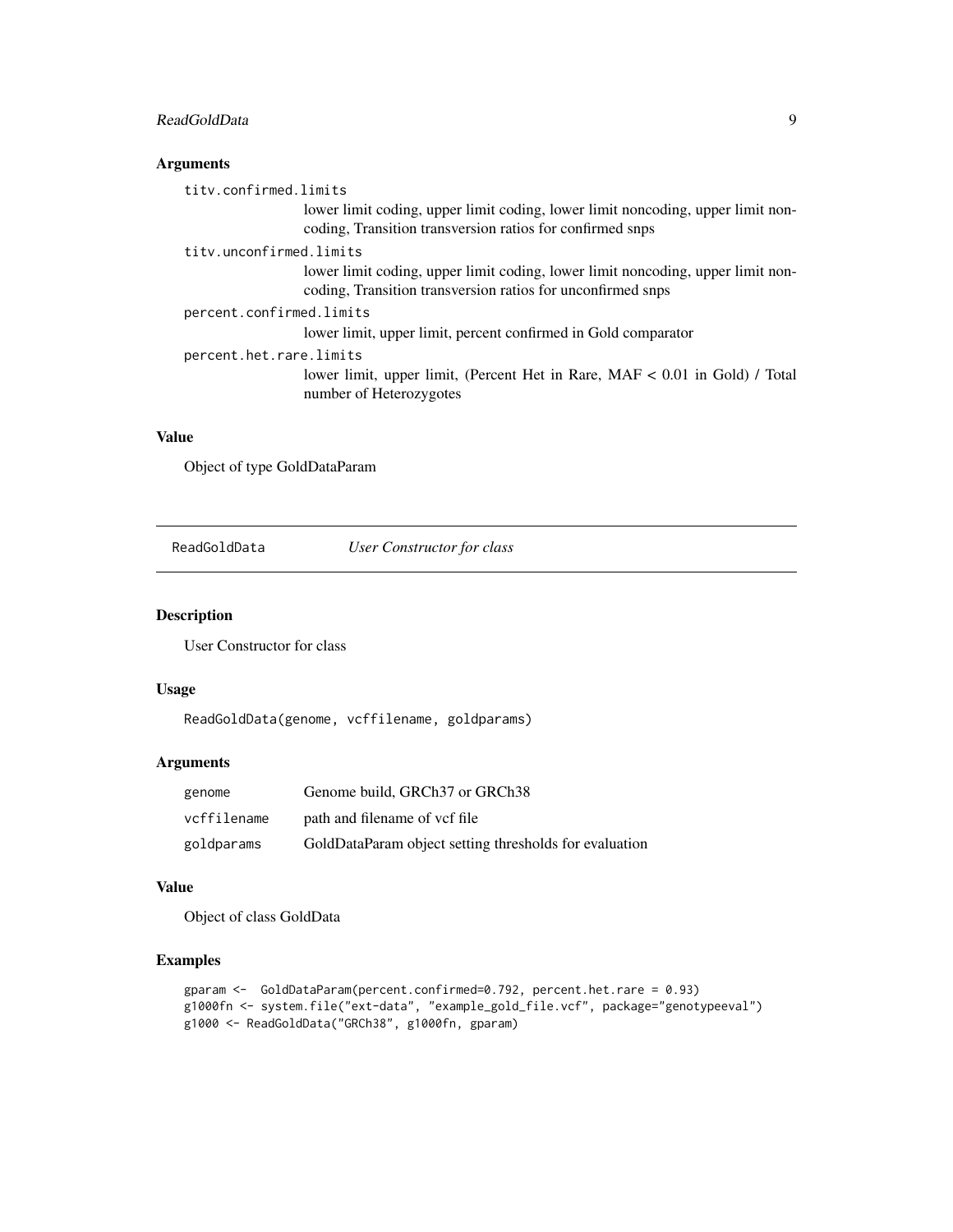<span id="page-9-0"></span>ReadVCFData *User Constructor for class. Calls VCFData constructor: ReadVCF-Data is a wrapper for readVcfAsVRanges. It removes indels, GL chromosomes, and MULTI calls. It scans the header of the vcf file and adds in the following fields for analysis if present: AD, GT, DP, GQ. Looks for the "END" tag in the header and reads in file as gVCF if necessary.*

# Description

User Constructor for class. Calls VCFData constructor: ReadVCFData is a wrapper for readVcfAsVRanges. It removes indels, GL chromosomes, and MULTI calls. It scans the header of the vcf file and adds in the following fields for analysis if present: AD, GT, DP, GQ. Looks for the "END" tag in the header and reads in file as gVCF if necessary.

# Usage

ReadVCFData(mydir, myfile, genome)

# Arguments

| mydir  | Directory of vcf file                    |
|--------|------------------------------------------|
| myfile | Filename of ycf file                     |
| genome | GRCh <sub>37</sub> or GRCh <sub>38</sub> |

# Value

Object of class VCFData

```
vcffn <- system.file("ext-data", "chr22.GRCh38.vcf.gz", package="genotypeeval")
mydir <- paste(dirname(vcffn), "/", sep="")
myfile <-basename(vcffn)
vcf <- ReadVCFData(mydir, myfile, "GRCh38")
```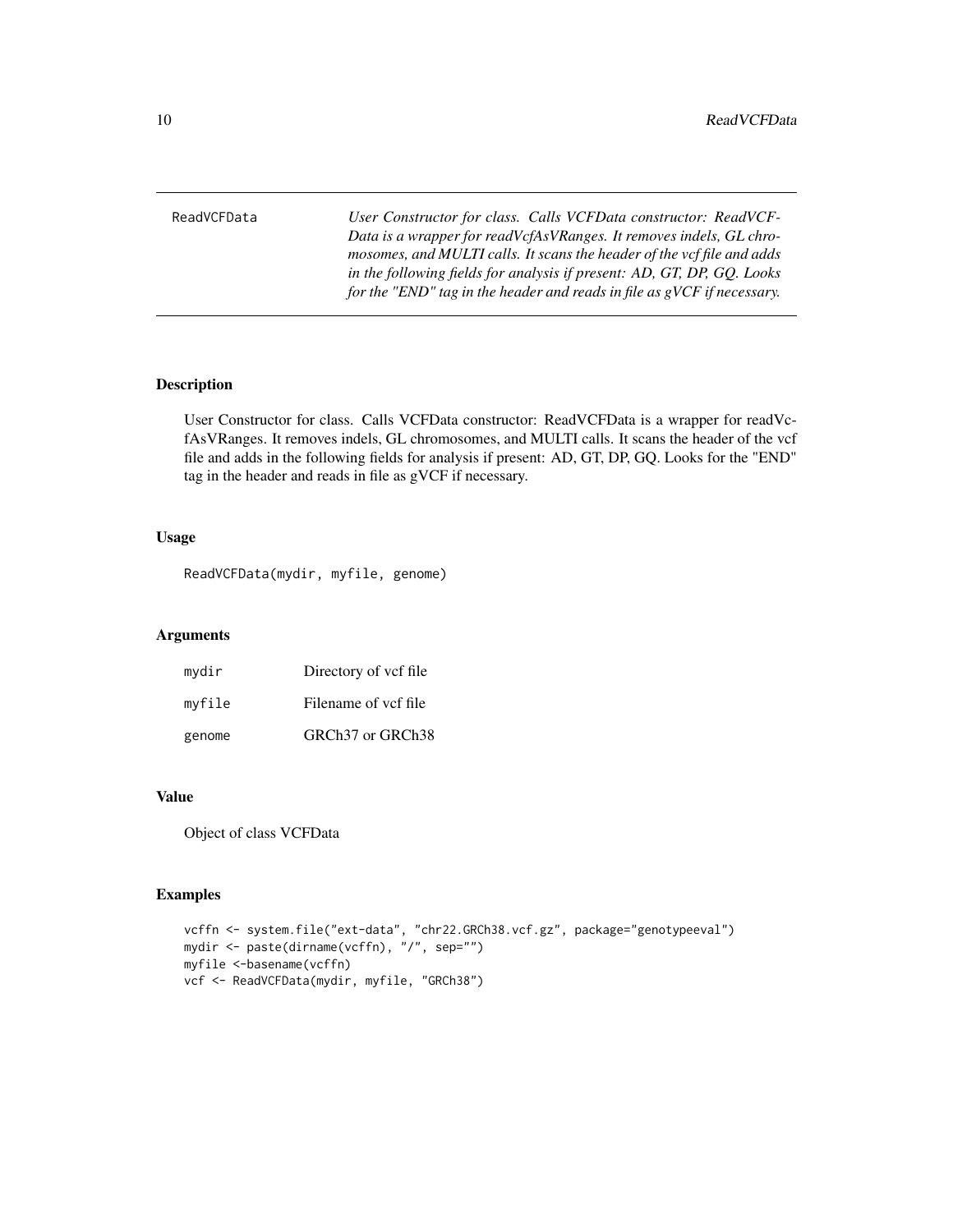<span id="page-10-0"></span>ReadVCFDataChunk *User Constructor for class. Calls VCFData constructor: ReadVCF-DataChunk is a wrapper for readVcfAsVRanges. It removes indels, GL chromosomes, and MULTI calls. It scans the header of the vcf file and adds in the following fields for analysis if present: AD, GT, DP, GQ. Looks for the "END" tag in the header and reads in file as gVCF if necessary. This is a multi core version of readVCFData. Note, input file must have been zipped and have a corresponding tabix file. It will drop all hom ref sites not in the admixture file but retain the counts of homref and multi in the VCF file. This means that a few of the metrics and the hom ref plot can no longer be calculated in VCFQAReport. If the metrics can no longer be calculated, it will not be output. Please note that if using a filter on the data (eg gq.filter) this will not be applied to the hom ref and total number of calls. The filter is applied in the VCFQAReport step and the metrics number of hom ref and total number of calls is calculated while reading in the file. When calling this function keep in mind the memory requirements. For example, if numcores=6, then when submitting the job you may request 12 Gb each core (72 Gb total). However the VCF in memory will need to fit back onto a single core or else R will not be able to allocate the memory. The given example here does not make sense to run as it includes only chromosome 22.*

# Description

User Constructor for class. Calls VCFData constructor: ReadVCFDataChunk is a wrapper for readVcfAsVRanges. It removes indels, GL chromosomes, and MULTI calls. It scans the header of the vcf file and adds in the following fields for analysis if present: AD, GT, DP, GQ. Looks for the "END" tag in the header and reads in file as gVCF if necessary. This is a multi core version of readVCFData. Note, input file must have been zipped and have a corresponding tabix file. It will drop all hom ref sites not in the admixture file but retain the counts of homref and multi in the VCF file. This means that a few of the metrics and the hom ref plot can no longer be calculated in VCFQAReport. If the metrics can no longer be calculated, it will not be output. Please note that if using a filter on the data (eg gq.filter) this will not be applied to the hom ref and total number of calls. The filter is applied in the VCFQAReport step and the metrics number of hom ref and total number of calls is calculated while reading in the file. When calling this function keep in mind the memory requirements. For example, if numcores=6, then when submitting the job you may request 12 Gb each core (72 Gb total). However the VCF in memory will need to fit back onto a single core or else R will not be able to allocate the memory. The given example here does not make sense to run as it includes only chromosome 22.

#### Usage

ReadVCFDataChunk(mydir, myfile, genome, admixture.ref, numcores)

# Arguments

mydir Directory of vcf file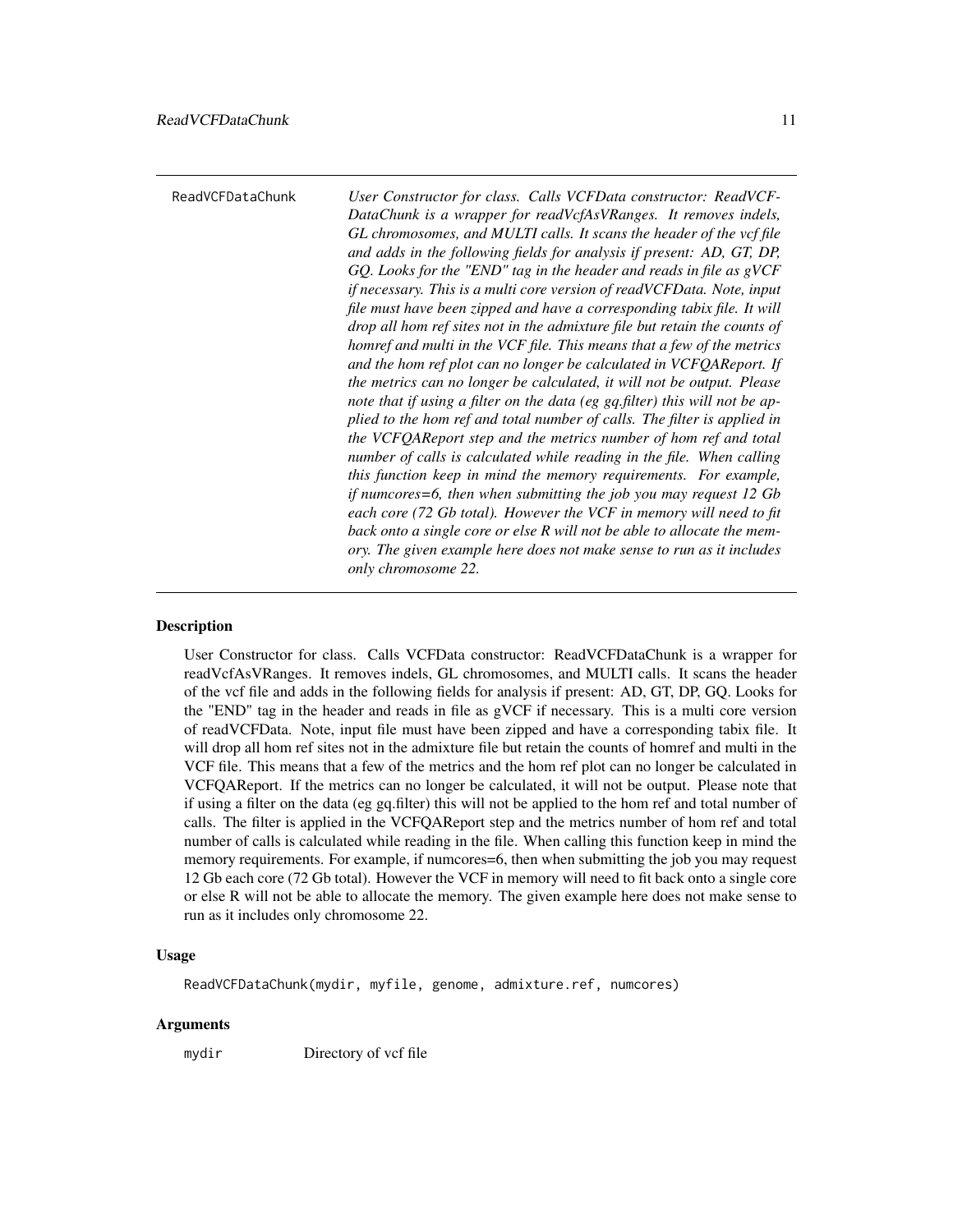<span id="page-11-0"></span>

| mvfile   | Filename of vcf file (zipped)                                       |
|----------|---------------------------------------------------------------------|
| genome   | GRCh <sub>37</sub> or GRCh <sub>38</sub>                            |
|          | admixture.ref VRanges with MAF for superpopulations (EAS, AFR, EUR) |
| numcores | Number of cores to read in VCF (passed to bplapply)                 |

# Value

Object of type VCFData

#### Examples

```
vcffn <- system.file("ext-data", "chr22.GRCh38.vcf.gz", package="genotypeeval")
mydir <- paste(dirname(vcffn), "/", sep="")
myfile <-basename(vcffn)
svp <- ScanVcfParam(which=GRanges("22", IRanges(0,1e5)), geno="GT")
vcf <- ReadVCFData(mydir, myfile, "GRCh38")
admix.var <- getVR(vcf)[getVR(vcf)$GT %in% c("0|1", "1|0", "1|1"),][,1:2]
admix.var$EAS_AF <- ifelse(admix.var$GT %in% c("1|1"), 1, .5)
admix.var$AFR_AF<- 0
admix.var$EUR_AF<- 0
admix.hom <- getVR(vcf)[getVR(vcf)$GT %in% c("0|0"),][,1:2]
admix.hom$EAS_AF<- 0
admix.hom$AFR_AF<- 1
admix.hom$EUR_AF<- 1
admix.ref <- c(admix.var, admix.hom)
ReadVCFDataChunk(mydir, myfile, "GRCh38", admix.ref, numcores=2)
```
reformatData *Take in the results from the population data and re-format it*

#### Description

Take in the results from the population data and re-format it

# Usage

```
reformatData(results)
```
#### Arguments

results The list of results from running the package using BatchJobs

# Value

list, data frame of logical (passed or not), data frame of numeric (all results)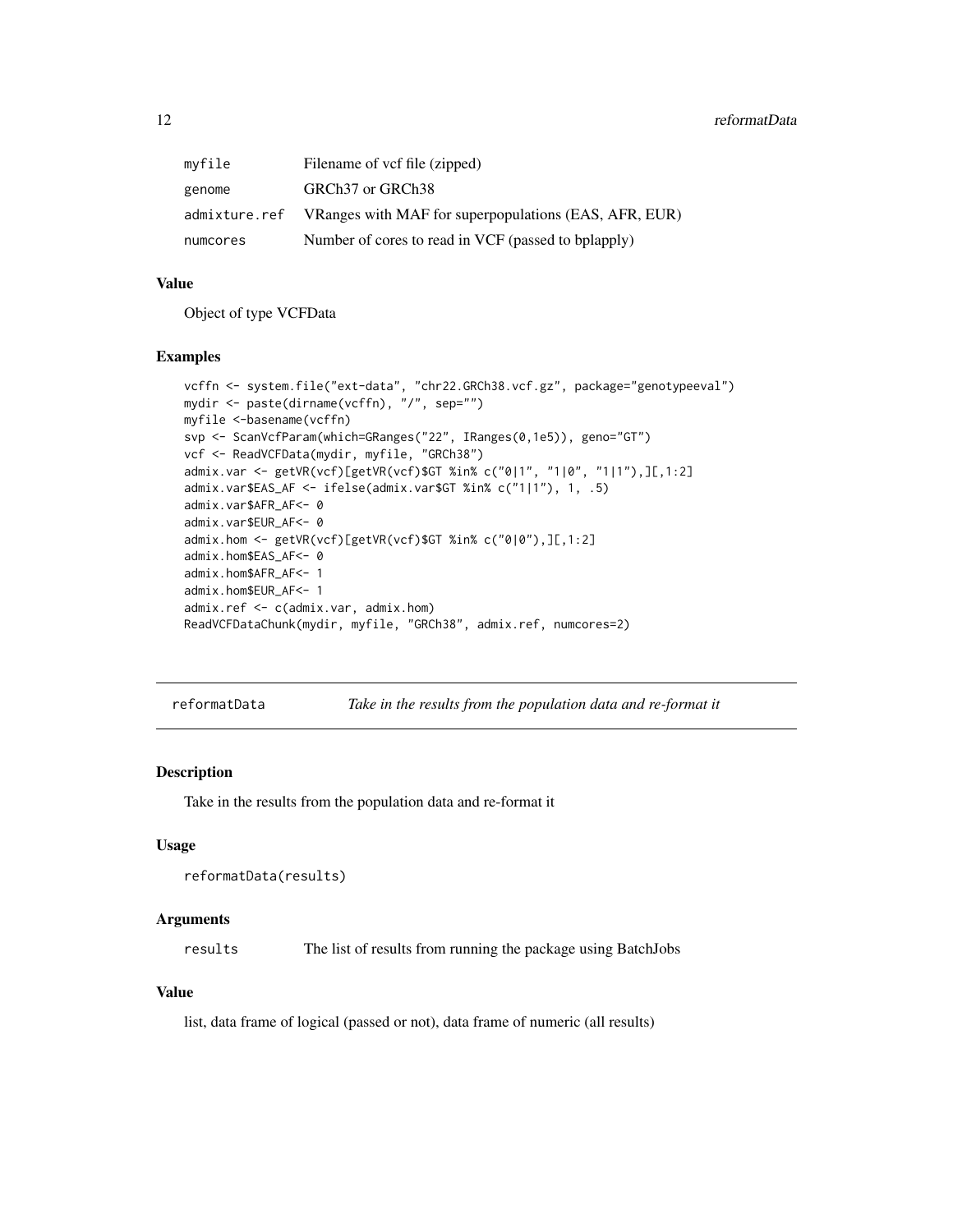<span id="page-12-0"></span>

# Description

Declare class Reads in VCF using readVCFAsVRanges

# Arguments

| mydir      | Directory of vcf file                                                                                                |
|------------|----------------------------------------------------------------------------------------------------------------------|
| myfile     | Filename of ycf file                                                                                                 |
| vr.homref  | All SNPs from VCF with INDELs, MULTIs (seperately removed for variant and<br>non variant), weird chromosomes removed |
| genoString | A character vector of all genotype fields present (looks for AD, GQ, GT, DP)                                         |
| infoString | A character vector looking for "END" tag indicating file is a gVCF                                                   |
| genome     | Declare if the genome is GRCh37 or GRCh38                                                                            |
| n.dup      | Counts the number of MULTIs removed                                                                                  |
| chunked    | Whether data was read in using ReadVCFDataChunk which means hom refs not<br>in the admixture file were dropped       |

# Value

Object of class VCFData

| VCFEvaluate | Constructor for class. Calls constructor for class. Using the GENO<br>fields present in the vcf header will evaluate the vcf file using metrics<br>and generate plots. Each metric will be tested against the params                                        |
|-------------|-------------------------------------------------------------------------------------------------------------------------------------------------------------------------------------------------------------------------------------------------------------|
|             | specified in the params class. For example, if Read Depth is in the<br>GENO header will calculate median read depth, percent in target (50<br>percent to 200 percent of the target specified in the params file) and<br>generate a histogram of Read Depth. |

# Description

Constructor for class. Calls constructor for class. Using the GENO fields present in the vcf header will evaluate the vcf file using metrics and generate plots. Each metric will be tested against the params specified in the params class. For example, if Read Depth is in the GENO header will calculate median read depth, percent in target (50 percent to 200 percent of the target specified in the params file) and generate a histogram of Read Depth.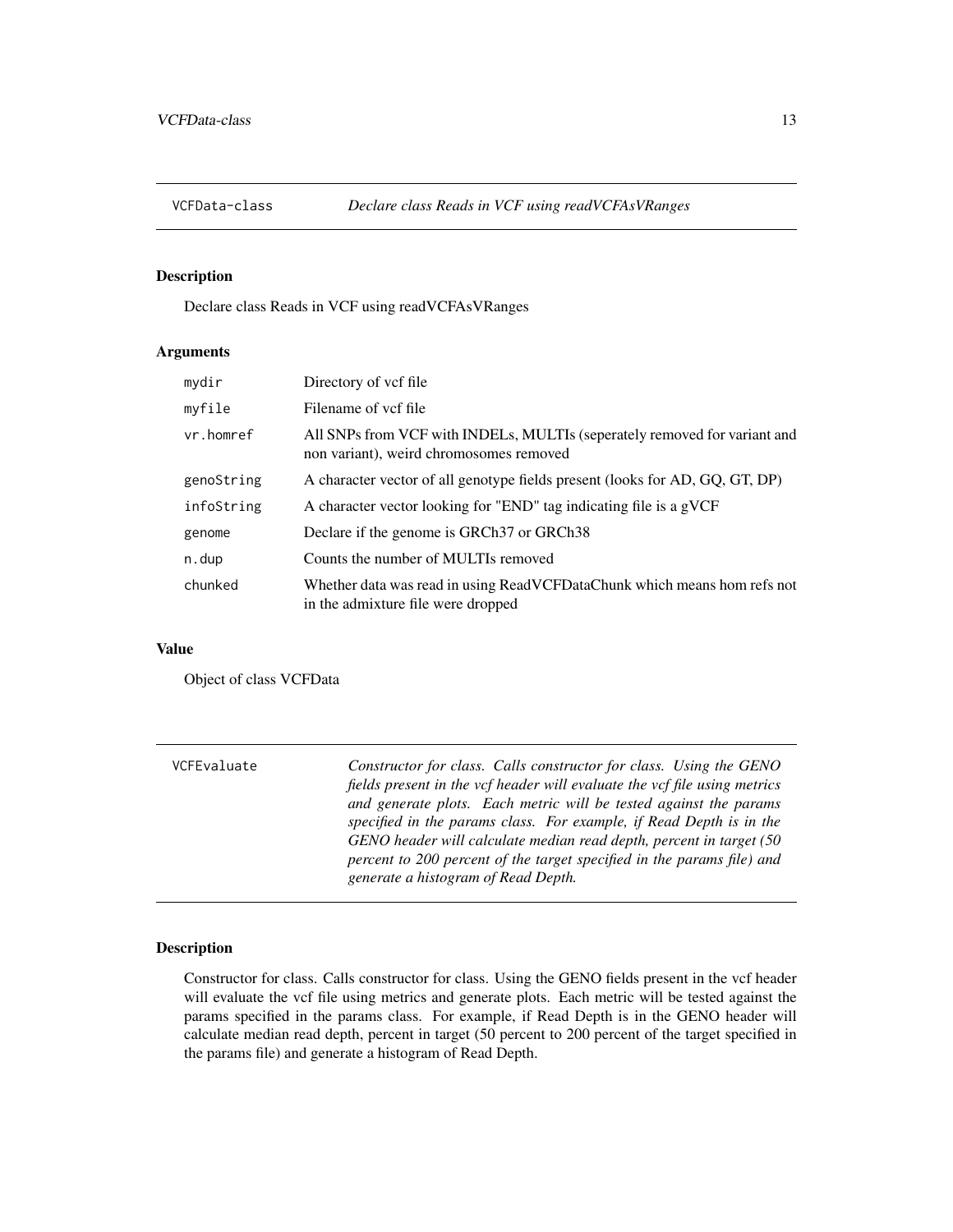#### <span id="page-13-0"></span>Usage

```
VCFEvaluate(myvcf, vcfparams, gold.ref = NA, cds.ref = NA,
 masked.ref = NA, admixture.ref = NA)
```
# Arguments

| myvcf         | Vcf file to evaluate                                                          |
|---------------|-------------------------------------------------------------------------------|
| vcfparams     | object of VCFQAParam class. Sets thresholds to evaluate the VCF File against. |
| gold.ref      | Object of class Gold that contains the 1000 Genomes reference                 |
| cds.ref       | Coding Region as GRanges                                                      |
| masked.ref    | optional regions as GRanges to mask eg repeats, self chain, paralogs, etc.    |
| admixture.ref | VRanges with MAF for superpopulations (EAS, AFR, EUR)                         |

#### Value

Object of VCFQAReport.

# Examples

```
vcffn <- system.file("ext-data", "chr22.GRCh38.vcf.gz", package="genotypeeval")
mydir <- paste(dirname(vcffn), "/", sep="")
myfile <-basename(vcffn)
svp <- ScanVcfParam(which=GRanges("22", IRanges(0,200e5)), geno="GT")
vcfparams <- VCFQAParam(count.limits=c(3014580000, Inf), readdepth.target = 30)
vcf <- ReadVCFData(mydir, myfile, "GRCh38")
ev <- VCFEvaluate(vcf, vcfparams)
```
VCFQAParam *User Constructor for class. Call limits are set as default to pass.*

# Description

User Constructor for class. Call limits are set as default to pass.

#### Usage

```
VCFQAParam(homref.limits = c(-Inf, Inf), het.limits = c(-Inf, Inf),
  homvar.limits = c(-Inf, Inf), percenthets.limits = c(-Inf, Inf),
  titv.noncoding.limits = c(-Inf, Inf), titv.coding.limits = c(-Inf, Inf),
  readdepth.target = -1, readdepth.limits = c(-Inf, Inf),
  readdepth.percent.limits = 0, gq.limit = 0, masked.limits = c(-Inf,
  Inf), non.masked.limits = c(-Inf, Inf), het.gap.limits = rep(Inf, 24),
  count.limits = c(-Inf, Inf), gq.filter = 0, dp.filter = -1)
```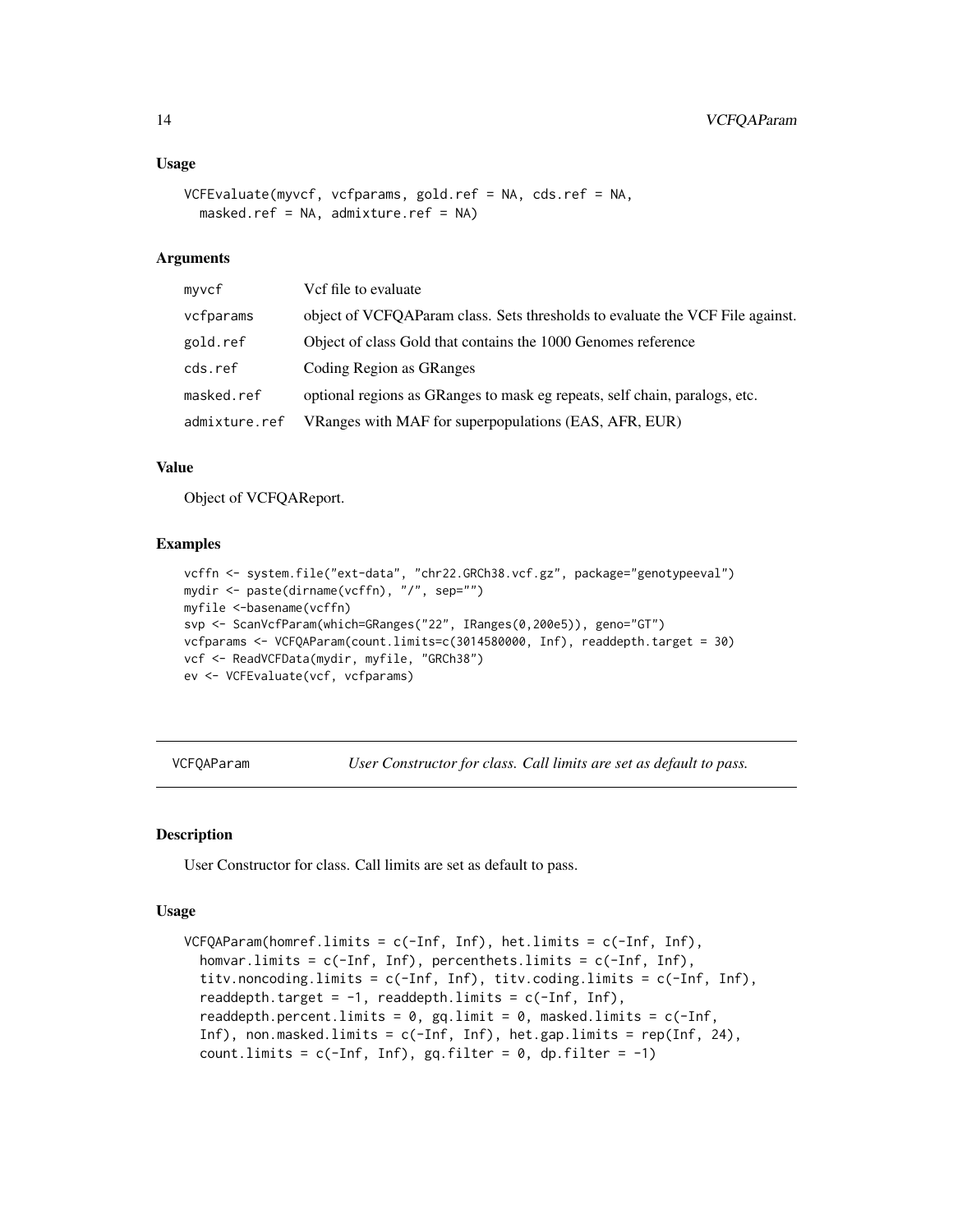# VCFQAParam 15

# Arguments

| lower limit, upper limit, number of homozygous reference                                                                               |
|----------------------------------------------------------------------------------------------------------------------------------------|
| lower limit, upper limit, number of heterozygous calls                                                                                 |
| lower limit, upper limit, number of homozygous alternative                                                                             |
| percenthets.limits<br>lower limit, upper limit, Number of Heterozgyous / (Total Number of Counts)<br>or percent het                    |
| titv.noncoding.limits<br>lower limit, upper limit, Transition transversion ratio in noncoding regions                                  |
| titv.coding.limits<br>lower limit, upper limit, Transition transversion ratio in coding regions                                        |
| readdepth.target<br>The sequencing depth target (eg $30x$ )                                                                            |
| readdepth.limits<br>lower limit, upper limit, Mean read depth                                                                          |
| readdepth.percent.limits<br>lower limit, upper limit, Percent read depth in target (50 percent to 200 percent<br>of target read depth) |
| lower limit, Mean genotype quality (does not make sense to have an upper limit)                                                        |
| lower limit, upper limit, (Number of heterozygous in self chained regions)/(Total<br>number of heterozygotes)                          |
| non.masked.limits                                                                                                                      |
| lower limit, upper limit, (Number of heterozygous in non-self chained regions)/(Total<br>number of heterozygotes)                      |
| het.gap.limits lower limit, upper limit, Largest gap within chromosome between two heterozy-<br>gous calls                             |
| lower limit, upper limit, total number of counts                                                                                       |
| filter for the VCF file on genotype quality (eg only $GQ > 90$ )                                                                       |
| filter for the VCF file on read depth (eg only $DP > 0$ )                                                                              |
|                                                                                                                                        |

# Value

Object of class VCFQAParam

# Examples

vcfparams <- VCFQAParam(count.limits=c(3014580000, Inf), readdepth.target = 30)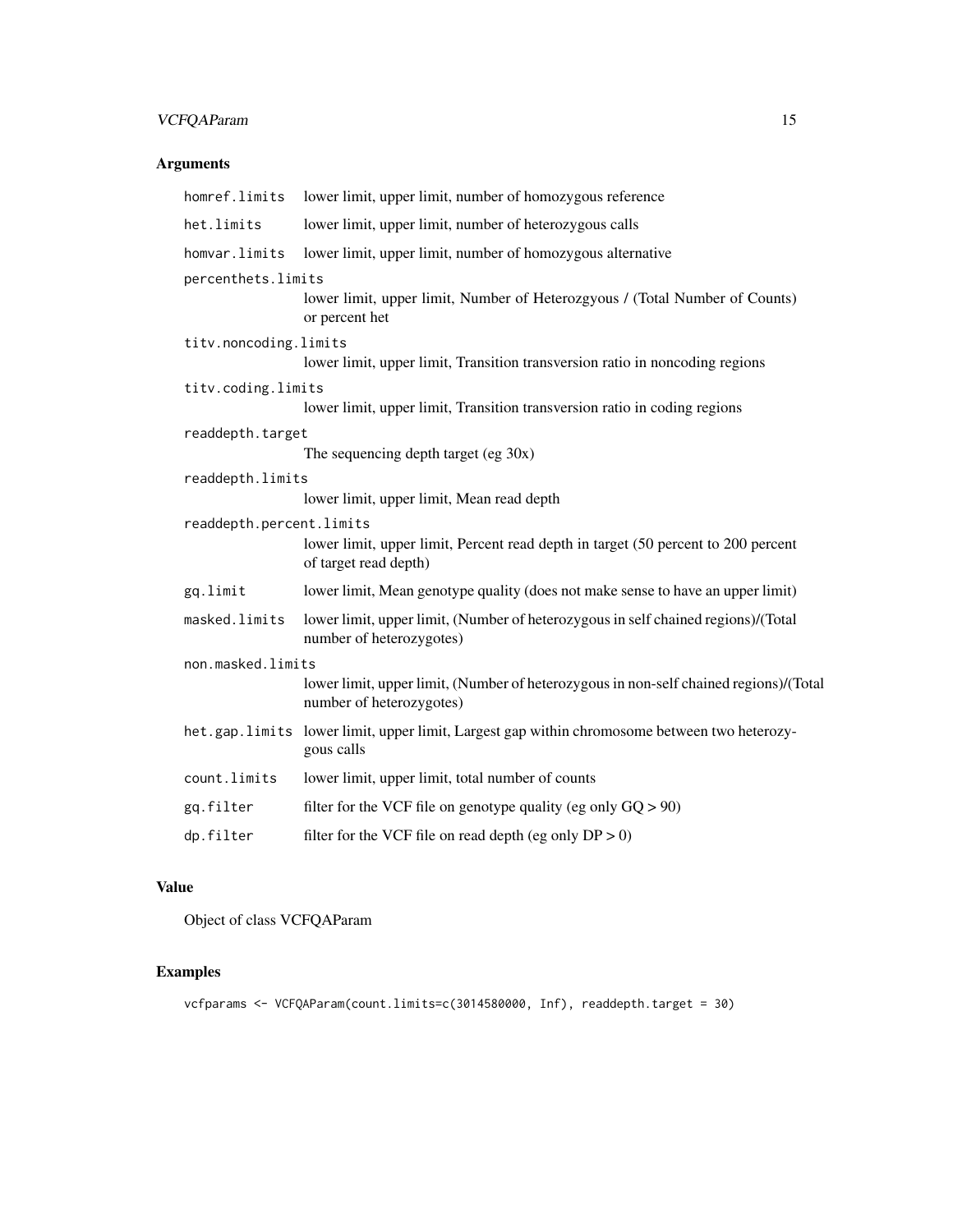<span id="page-15-0"></span>VCFQAParam-class *Declare class VCFQAParam which will store thresholds to apply to VCFEvaluate object. This is intended for use in batch mode when a large number of vcf files needs to be screened and individual vcf files that fail flagged. All limits follow the format lower limit than upper*

*limit*

# Description

Declare class VCFQAParam which will store thresholds to apply to VCFEvaluate object. This is intended for use in batch mode when a large number of vcf files needs to be screened and individual vcf files that fail flagged. All limits follow the format lower limit than upper limit

# Arguments

| homref.limits            | lower limit, upper limit, number of homozygous reference                                                          |
|--------------------------|-------------------------------------------------------------------------------------------------------------------|
| het.limits               | lower limit, upper limit, number of heterozygous calls                                                            |
| homvar.limits            | lower limit, upper limit, number of homozygous alternative                                                        |
| count.limits             | lower limit, upper limit, total number of counts                                                                  |
| percenthets.limits       |                                                                                                                   |
|                          | lower limit, upper limit, Number of Heterozgyous / (Total Number of Counts)<br>or percent het                     |
| titv.noncoding.limits    |                                                                                                                   |
|                          | lower limit, upper limit, Transition transversion ratio in noncoding regions                                      |
| titv.coding.limits       |                                                                                                                   |
|                          | lower limit, upper limit, Transition transversion ratio in coding regions                                         |
| readdepth.target         |                                                                                                                   |
|                          | The sequencing depth target (eg $30x$ )                                                                           |
| readdepth.limits         |                                                                                                                   |
|                          | lower limit, upper limit, Mean read depth                                                                         |
| readdepth.percent.limits |                                                                                                                   |
|                          | lower limit, upper limit, Percent read depth in target (50 percent to 200 percent<br>of target read depth)        |
| gq.limit                 | lower limit, Mean genotype quality (does not make sense to have an upper limit)                                   |
| masked.limits            | lower limit, upper limit, (Number of heterozygous in masked regions)/(Total<br>number of heterozygotes)           |
| non.masked.limits        |                                                                                                                   |
|                          | lower limit, upper limit, (Number of heterozygous in non-self chained regions)/(Total<br>number of heterozygotes) |
|                          | het.gap.limits lower limit, upper limit, Largest gap within chromosome between two heterozy-<br>gous calls        |
| gq.filter                | filter for the VCF file on genotype quality (eg only $GQ > 90$ )                                                  |
| dp.filter                | filter for the VCF file on read depth (eg only $DP > 0$ )                                                         |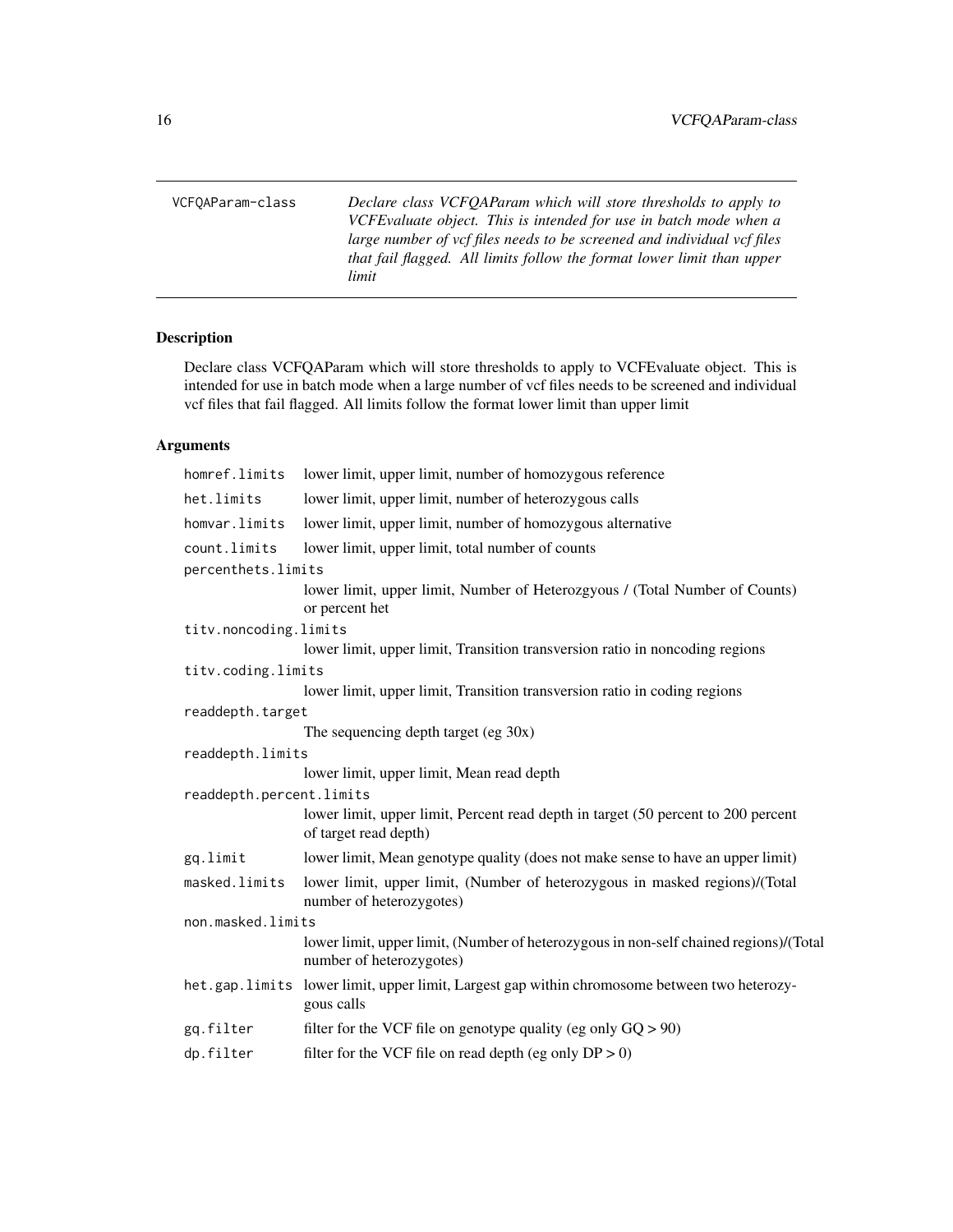# <span id="page-16-0"></span>VCFQAReport-class 17

# Value

VCFQAParam object

| VCFOAReport-class | Declare class VCFQAReport which will evaluate a VCF stored as a |
|-------------------|-----------------------------------------------------------------|
|                   | ReadData object.                                                |

# Description

Declare class VCFQAReport which will evaluate a VCF stored as a ReadData object.

# Arguments

| printnames | List of tests applied to VCF                                                                                     |
|------------|------------------------------------------------------------------------------------------------------------------|
| results    | Numeric vector of metrics calculated from VCF file                                                               |
| plots      | List of plots created from VCF File                                                                              |
| tests      | TRUE (passed) or FALSE (failed) logical vector of whether VCF passed metrics<br>using thresholds from VCFQAParam |
| fn         | Filename of VCF evaluated (for plot titles)                                                                      |